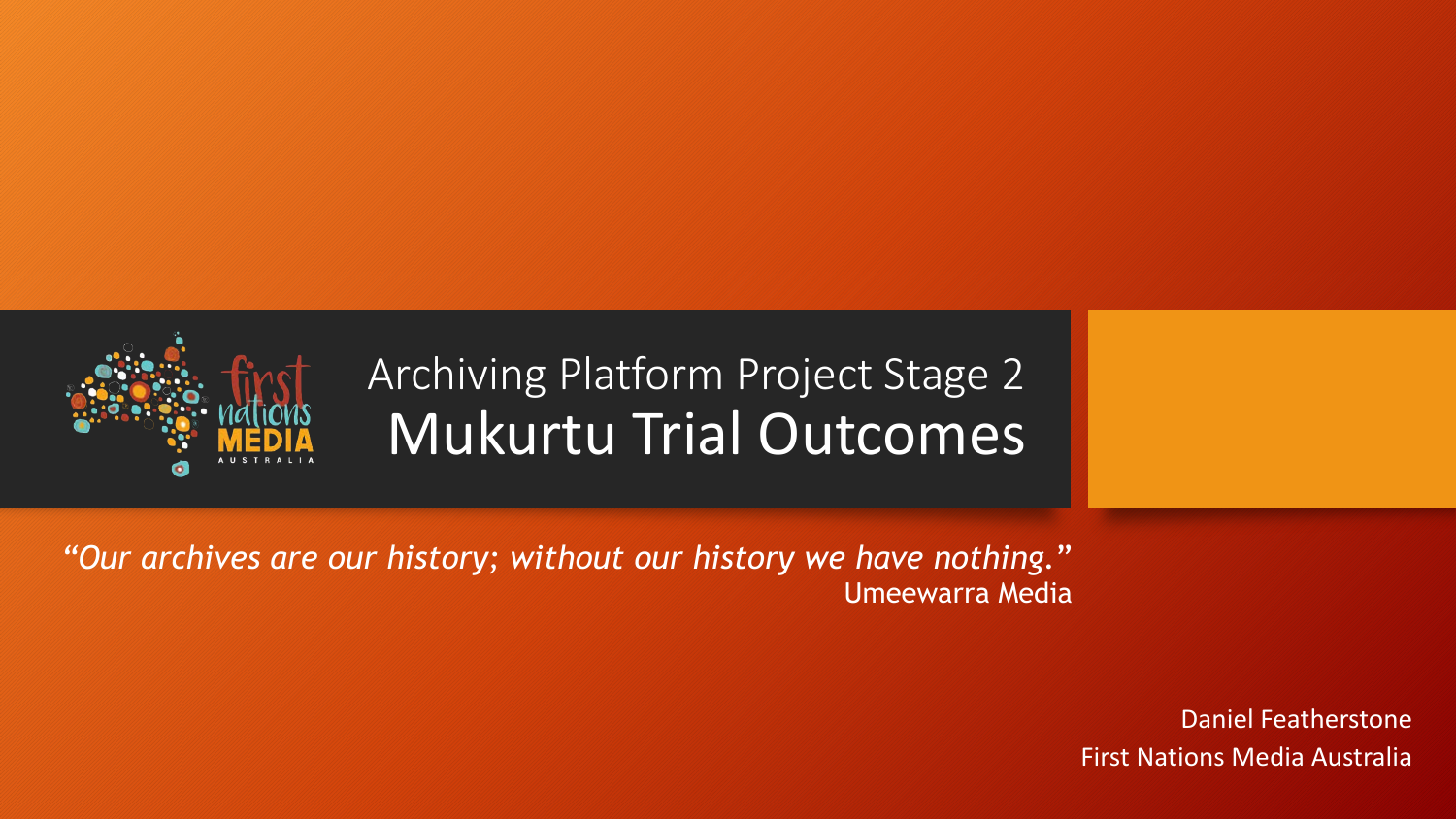## Project Aim

To identify and trial an archiving platform that integrates collection management, cataloguing and community access, and is:

- Culturally appropriate
- Affordable
- Dublin Core compliant
- Supported
- Flexible

and can be used by all First Nations Media Archives.





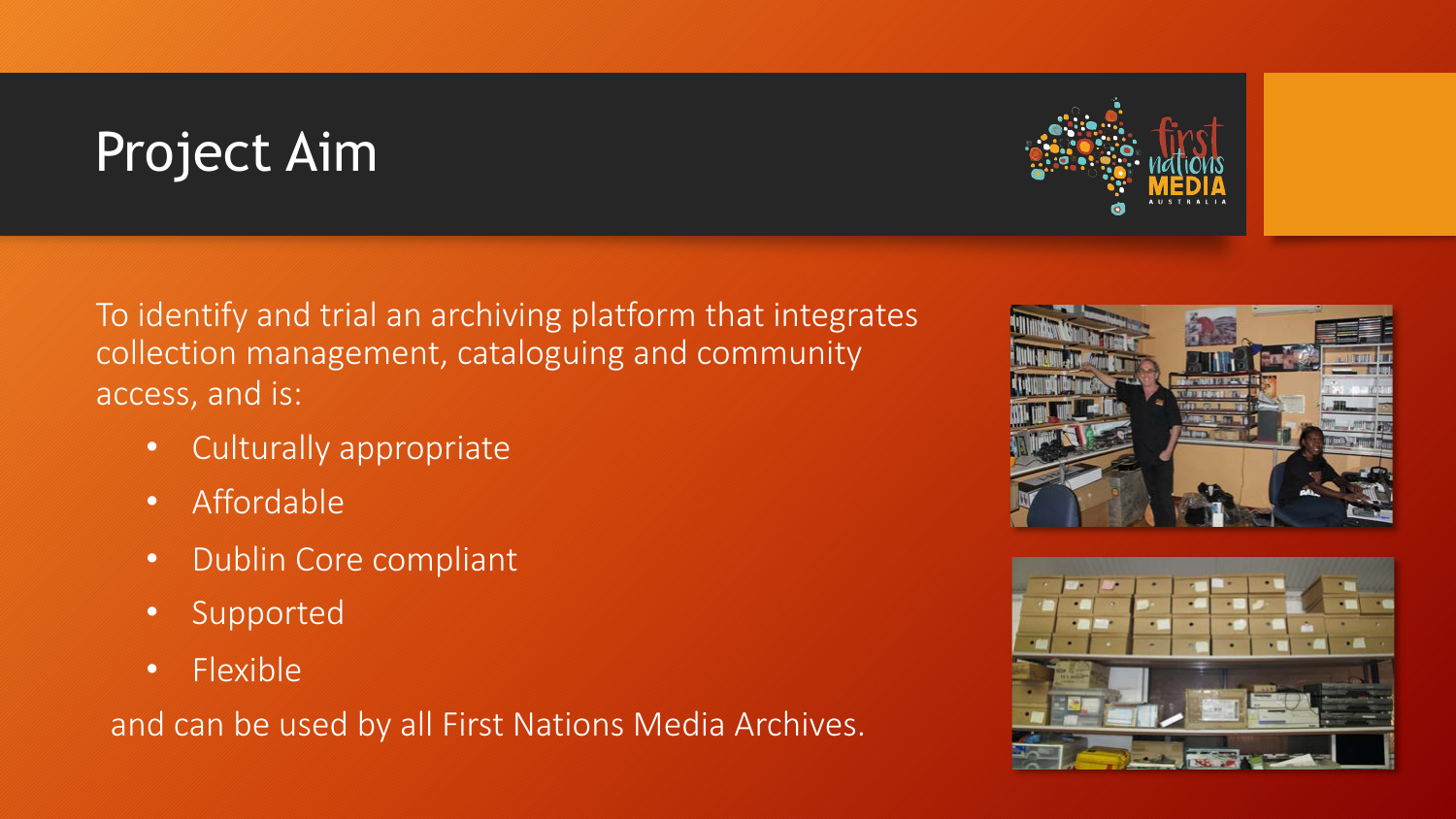### Stage One Outcomes



- Tested range of platform options.
- Diverse archive needs including:
	- Inventory/ Collection Management only;
	- Full Cataloguing;
	- Community Access;
	- Managing Sensitive Content;
	- Budget/ capacity.
- Developed flexible Options guide-7 scenarios, pick and mix approach.

**1: EXCEL (or other spreadsheet software)** *Need*: Inventory/ Collection Management only; fully offline.

**3. ARCHIVE DEVELOPED DATABASE** *Need:* Inventory / Collection Management AND Cataloguing; offline, multi-user access; no community viewing.

**5. THE COLLECTING BUG (configured to public setting)** *Need*: Inventory/ Collection Management, Cataloguing, OPEN media community access.

**2. GOOGLE SHEETS** *Need:* Inventory/ Collection Management only; multiuser access.

**4. THE COLLECTING BUG (configured to private setting)**  *Need*: Inventory /Collection Management AND Cataloguing; Archivist access only.

**6. MUKURTU** *Need*: Inventory / Collection Management AND Cataloguing AND filtered online community viewing.

**7. KEEPING CULTURE** *Need*: Cataloguing and online community viewing; fully online.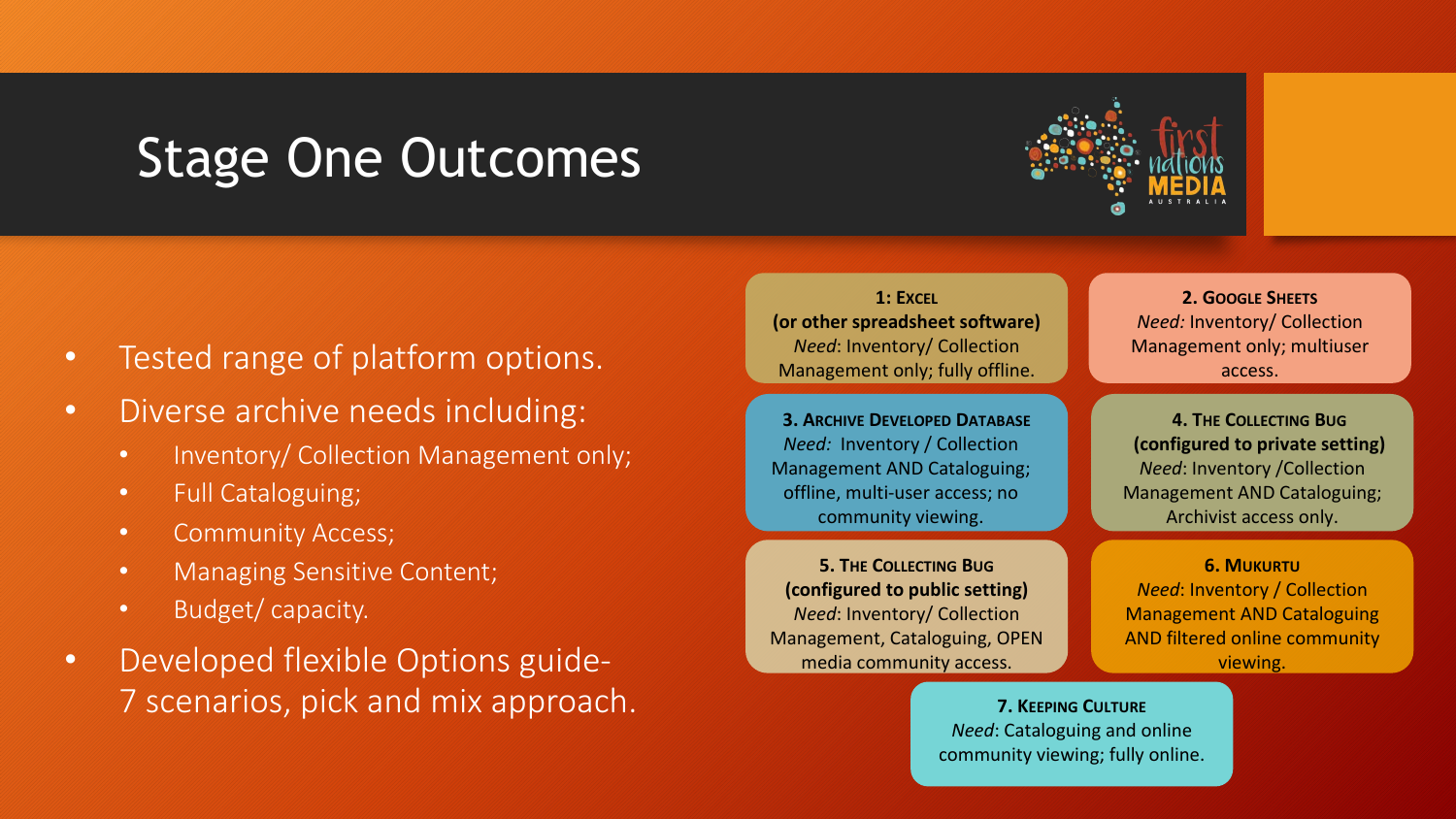## Stage Two – Mukurtu Trial

- FNMA established First Nations Media archiving hub and spoke using Mukurtu platform
- Trial with three pilot orgs:
	- PAW Media
	- PAKAM
	- Umeewarra Media
- FNMA provided:
	- unique setup of each archive with cultural protocols
	- initial targeted training and resources
	- server setup for media content
	- Ongoing training and support until October 2020
- Set up First Nations Media history archive.



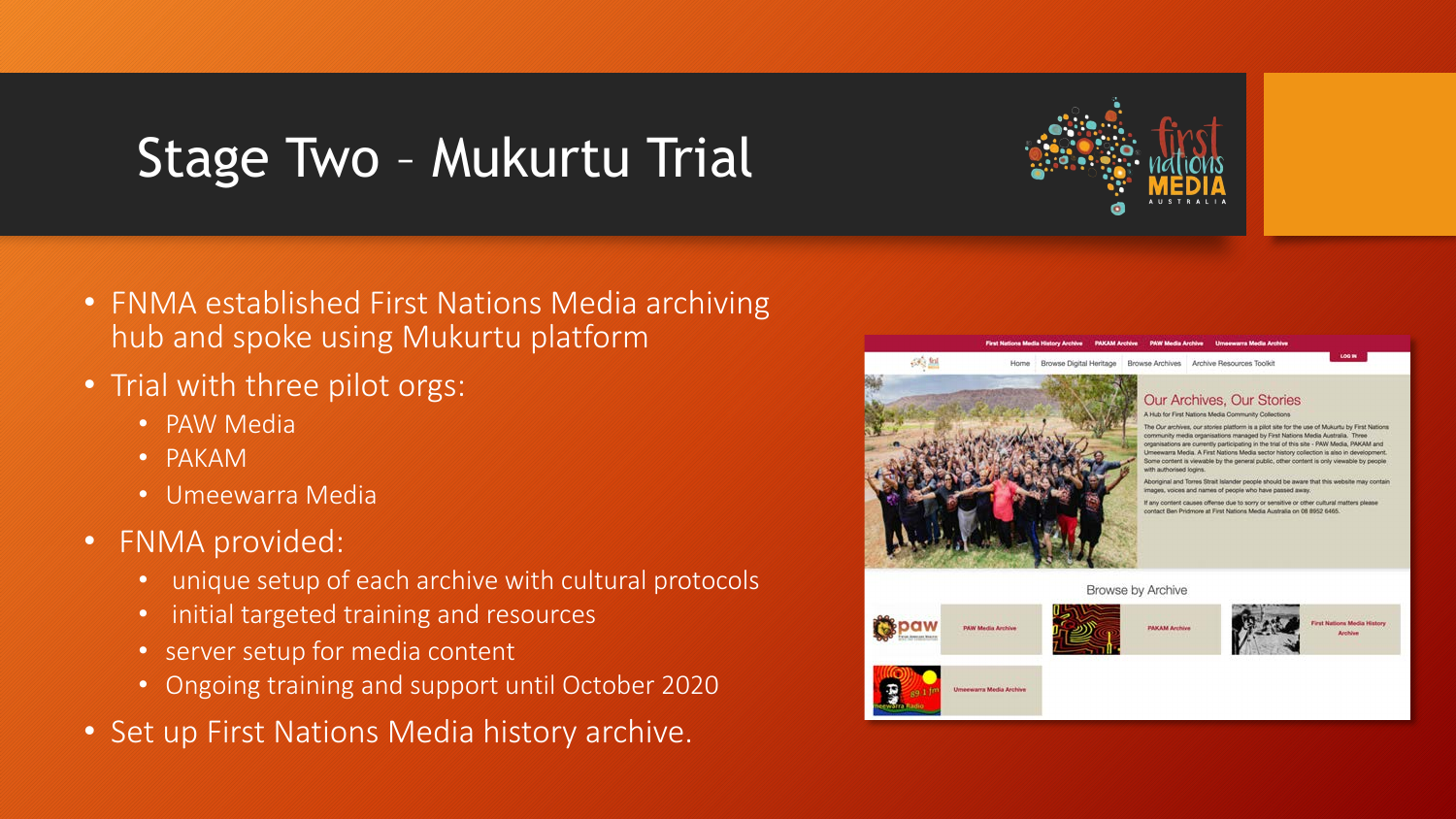## Stage Two Outcomes

#### PAW Media:

- Added 34 videos, 10 Audio, 3 music CDs, 24 photos;
- Focus- Preserve important social, family and cultural history since 1980s; digitise and catalogue thousands of hours of analogue content before 2025.

### PAKAM:

- Added 41 videos, 135 Audio/songs, 9 photos;
- Focus to make content accessible across vast region, catalogue collection before knowledge of content is lost;

#### Umeewarra Media:

- Digitising Eulogy card collection and NAIDOC photo collection to upload;
- Focus- access and knowledge transfer; preserving history of organisation and local community, including personal collections.

### First Nations Media history archive:

- Added photo collections from 24 sector events (over 400 photos);
- To collate records of sector development and events since 1970s.





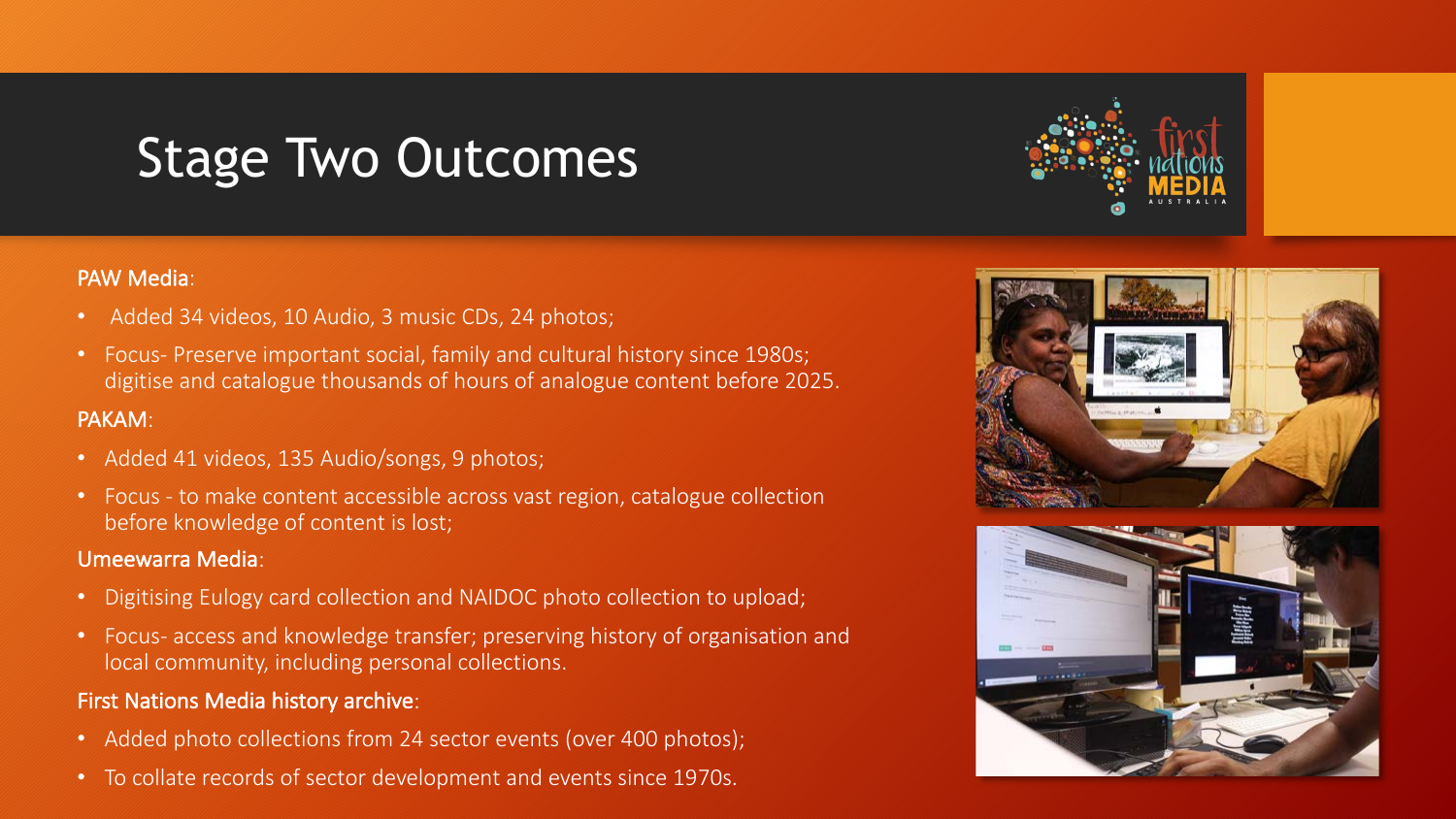# Stage Two Evaluation Survey

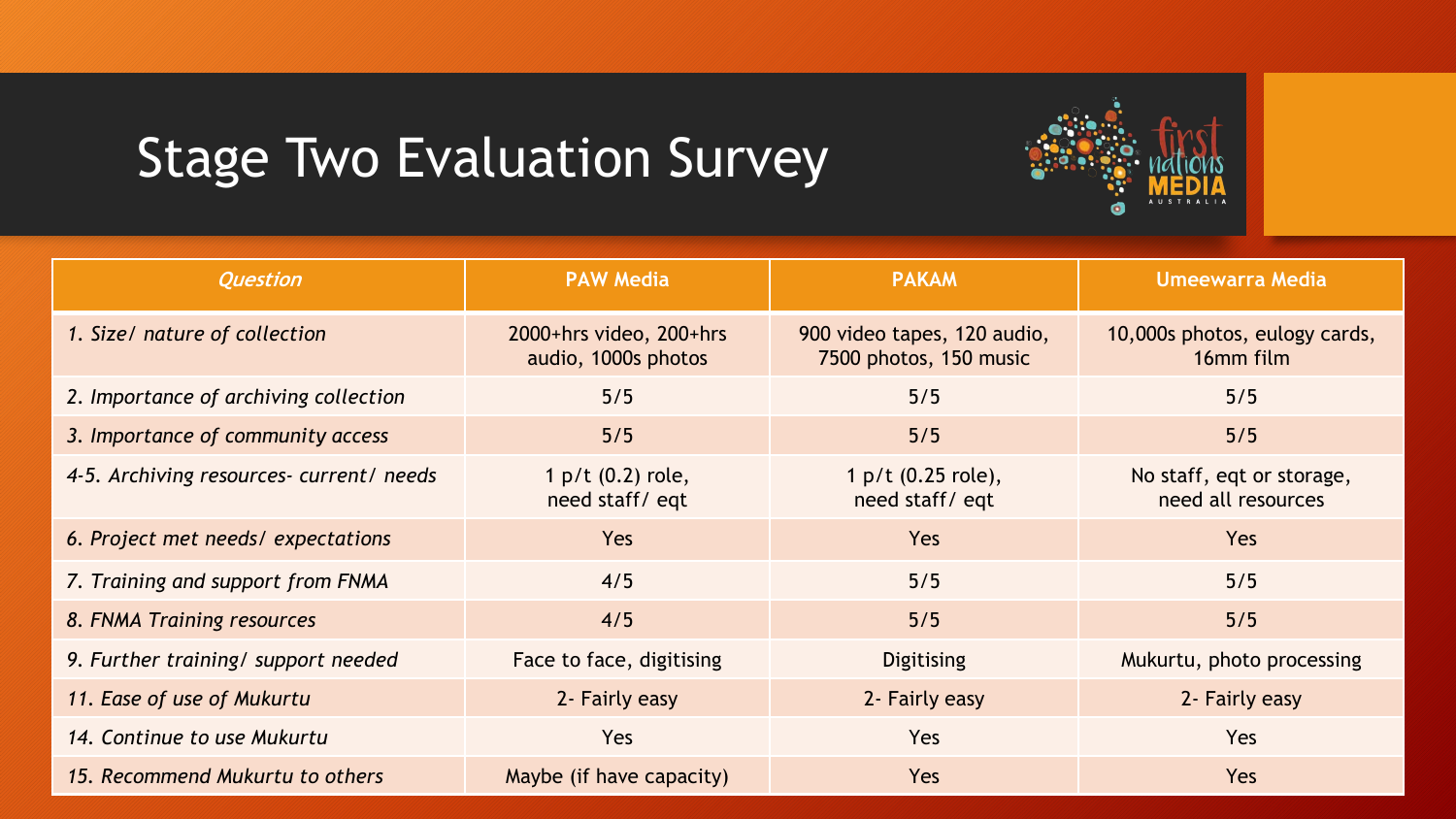# Pros and Cons of Mukurtu Platform



- Well established system, ongoing admin and updates, extensive support material;
- Designed for First Nations cultural content management with access protocols for each item;
- Open-source software, free license, sustainable for organisations with limited budget;
- Hub and spoke model, enables shared access, central setup, management and support;
- Uses Dublin Core metadata and common data fields for record sharing;
- Relatively easy to add content and metadata;
- Has an App version for use on mobile devices.

### Cons:

- Requires administrator with Drupal knowledge;
- Time consuming to add media and metadata;
- Internet speed/ data needs;
- Double process to upload media;
- Only access copies uploaded, not preservation media;
- Server costs video/audio on alternate platform.

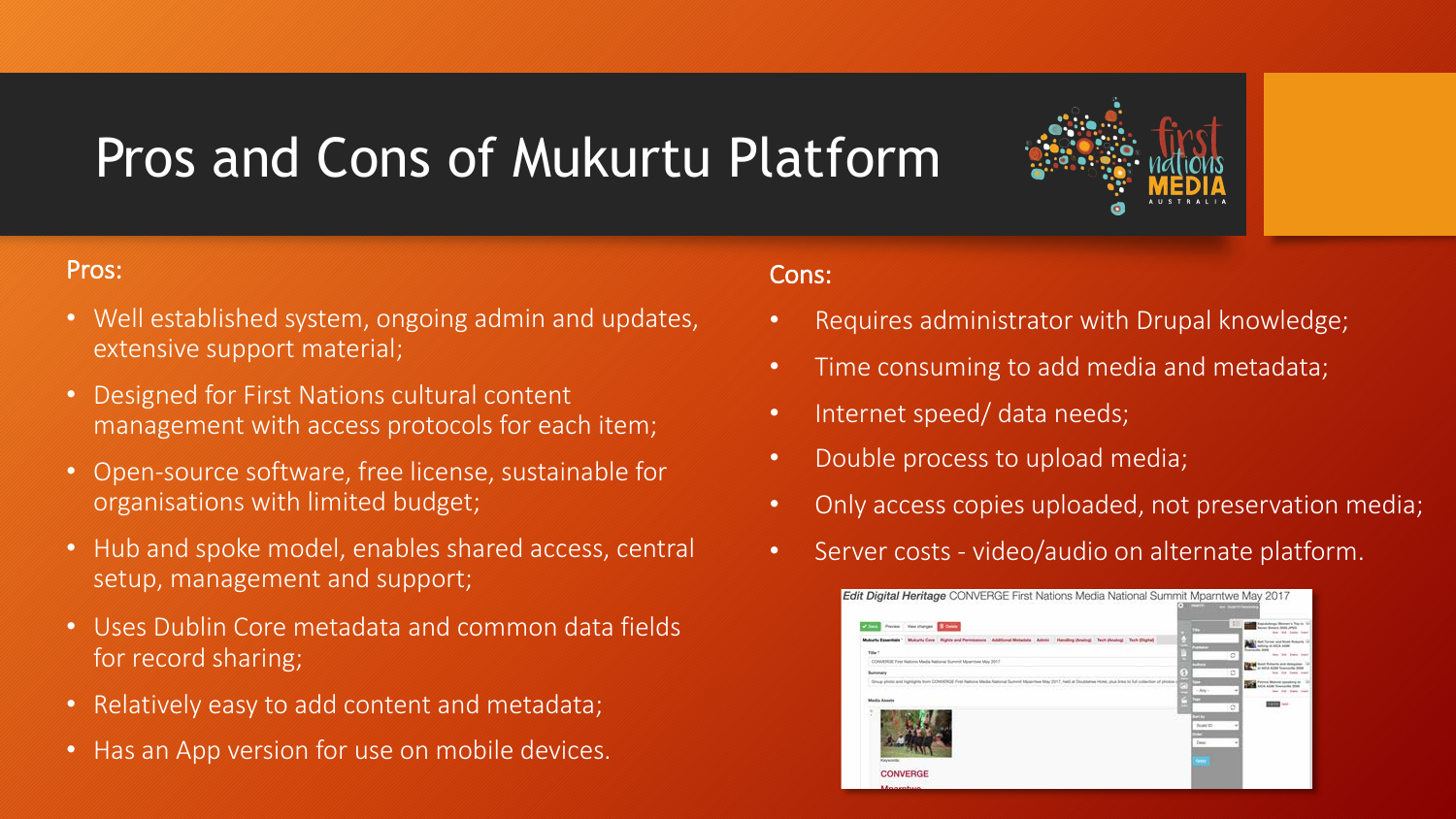## Overall Project Outcomes

- Archive Platform Options guide;
- First Nations Media archiving hub;
- Trial of Mukurtu platform with three pilot orgs;
- First Nations Media History collection begun;
- Developed FNMA Archiving Resources Toolkit;
- Manuals for Archive Managers and Archive Workers (underway);
- Two face to face skills workshops and five webinars;
- Steering Group and Reference Group to guide project;
- Built partnerships for future development and collaboration.



### Toolkit.firstnationsmedia.org.au

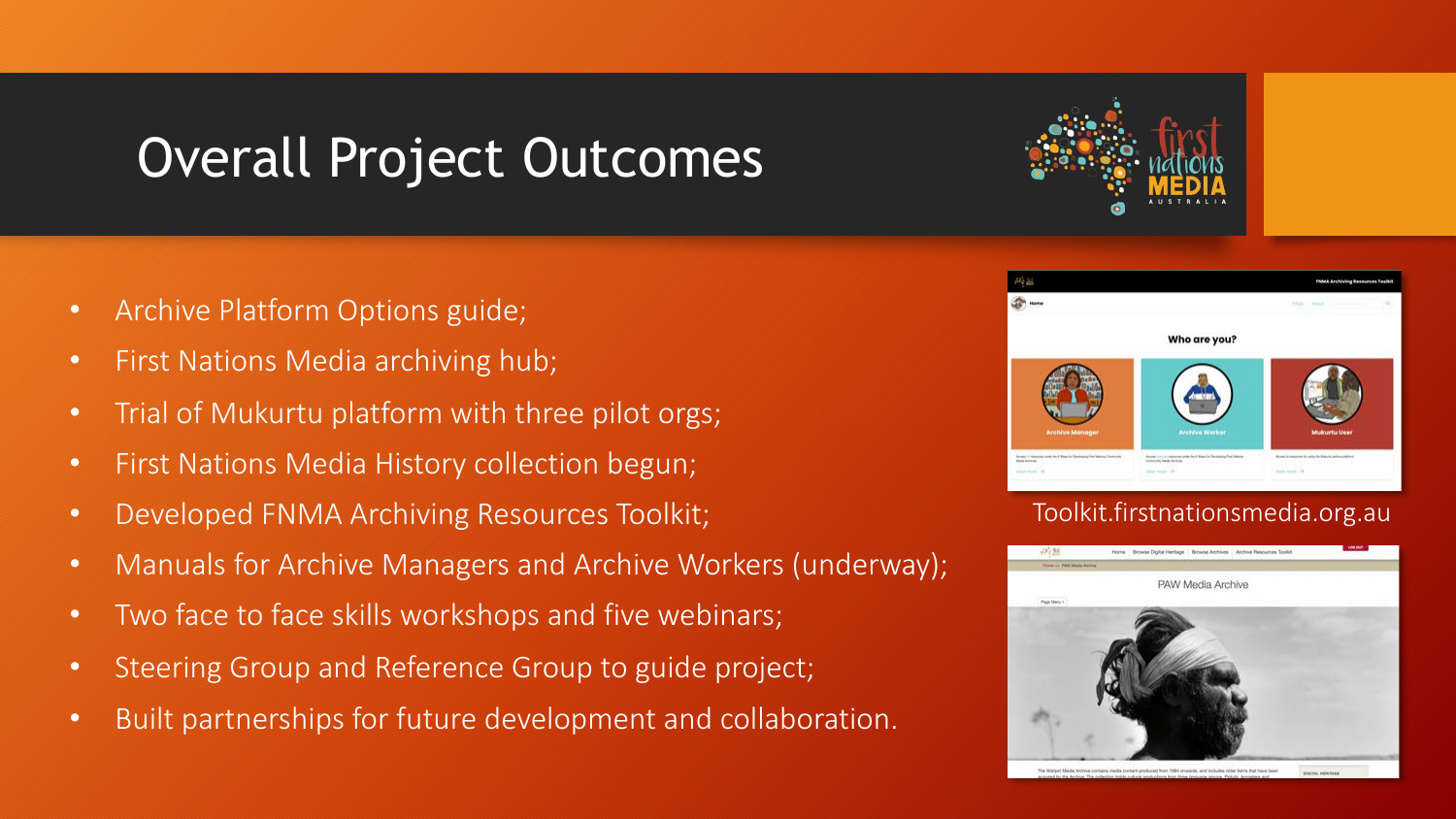## Next Steps



- Provide more training and further develop resources;
- Cert 3 Digitisation Skillset ready by early 2021;
- ABA funding for a digitisation facility in Alice Springs from early 2021 to mid 2023;
- Develop Business Plan and partnerships to build sector archiving capacity pre-2025;
- Advocate for funding for community collections.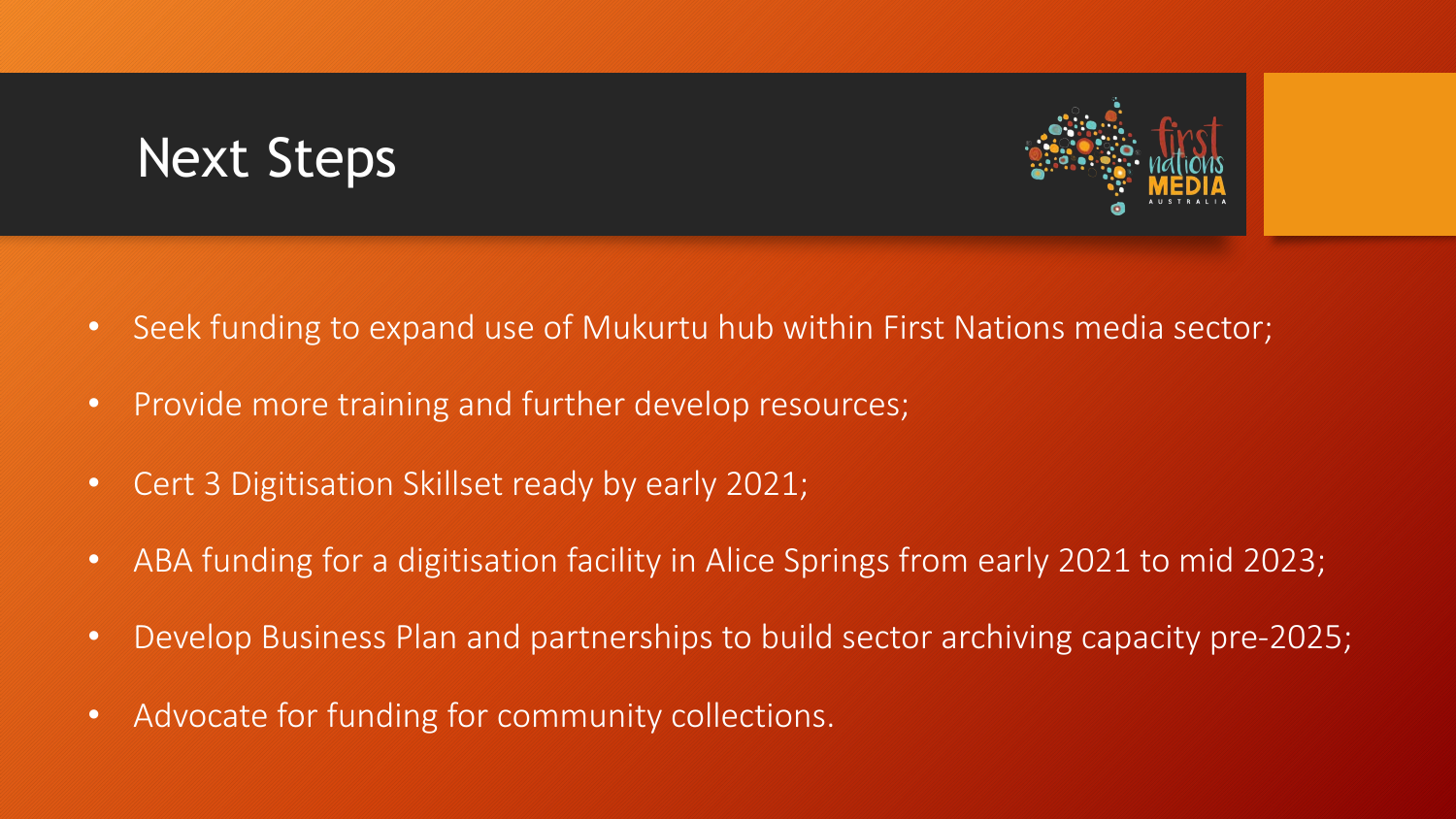## Thank you to



- Indigenous Languages and Arts Program funding from DITRDC
- Pilot organisations- PAKAM, PAW Media and Umeewarra Media
- Susan Locke for her expertise, managing Stage 1 and volunteer work
- Ben Pridmore of FNMA for technical support
- Members of the Reference group and Steering group
- Industry partners AIATSIS, NFSA, Library and Archives NT, Melbourne Uni, Jumbunna Institute UTS, and Washington State University